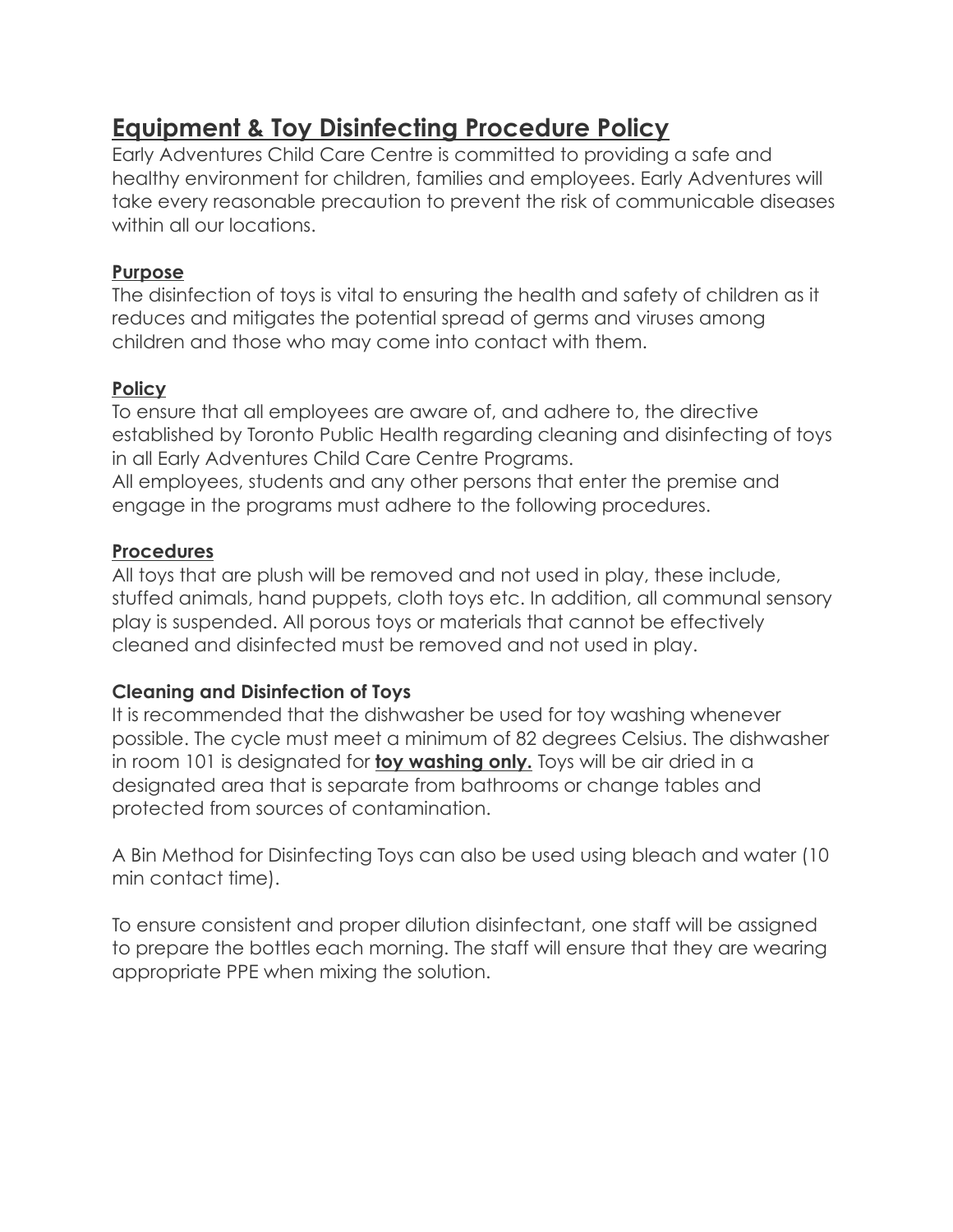## **5 Step Method for Disinfecting Toys using Bleach & water solution (2 minute contact time):**

Step method for washing. Please following the steps below:

- 1. Sink/Bin wash with soap and warm water to clean visible dirt
- 2. Sink/Bin-rinse soap off with clean water
- 3. Sink/Bin- spray with bleach solution and let sit for 2 minutes.
- 4. Sink/Bin- rinse using clean water
- 5. Air dry toys by placing them on a drying tray

# **Cleaning and Disinfecting Large Toys/Equipment In-Place using Bleach (2 minute contact time):**

Large toys, cots, etc. that cannot be immersed in a disinfectant solution should use this method for washing. Please follow the steps below:

- 1. Clean with soap and water using a cloth
- 2. Wipe with a clean wet cloth to rinse
- 3. Disinfect by spraying bleach and let sit for 2 minutes. (do not spray product to toys and surfaces when children or other staff are nearby)
- 4. Allow toys to air dry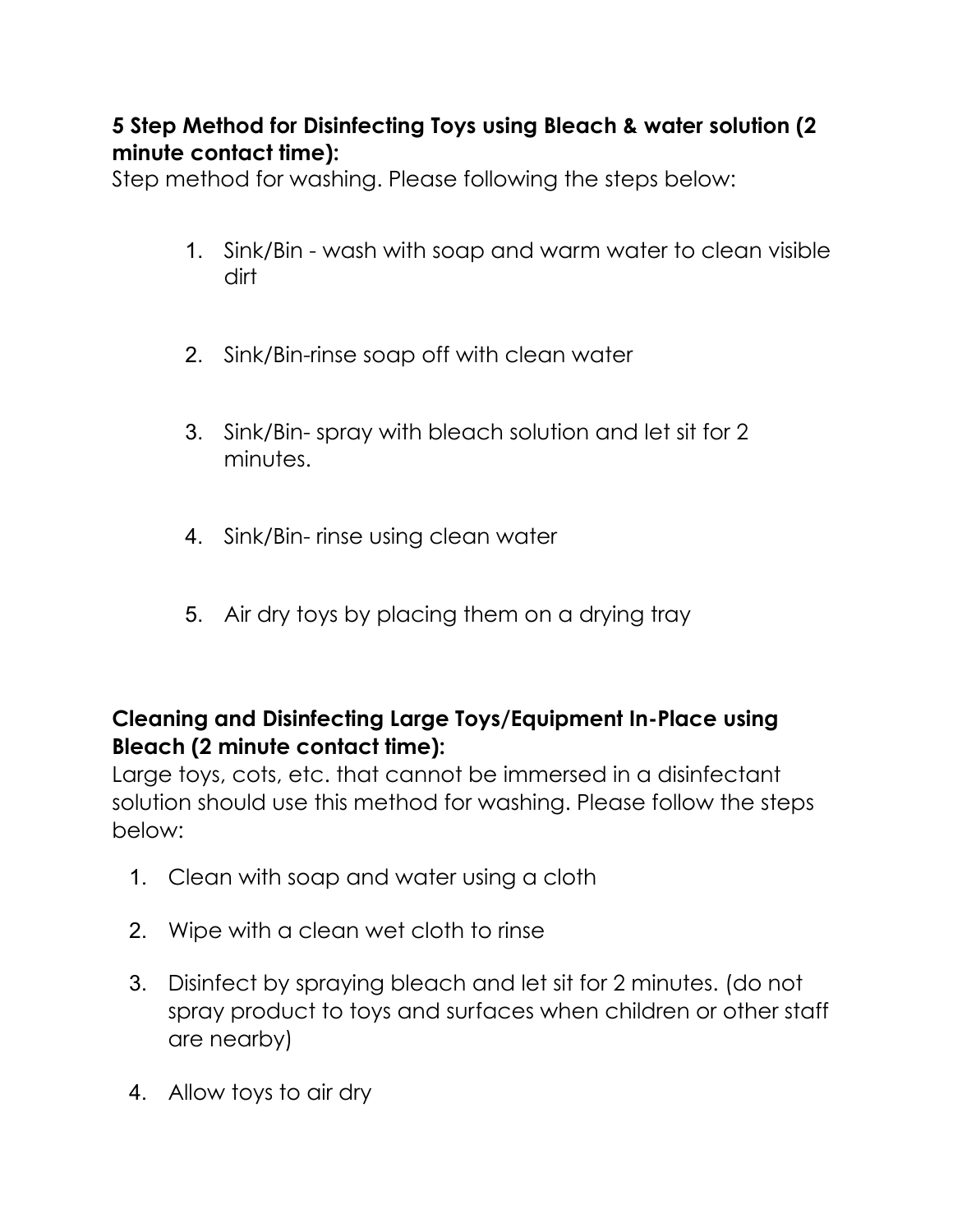### **Prepare chlorine bleach solutions:**

- o 1 teaspoon (5 mL) bleach per cup (250 mL) of water, or
- o 4 teaspoons (20 mL) bleach per litre (1000 mL) of water
- o Ensure a minimum of two minutes contact time and allow to air dry.
- o Prepare fresh bleach solutions daily.

o Fill the sprayer only to a level that is comfortable for transporting to the area you use for toy washing – a trolley can also be used to assist with transporting.

### **Cleaning and Disinfecting Large Toys/Equipment In-Place**

Large toys, wooden toys, cots, cribs, etc. that cannot be immersed in a disinfectant solution will use this method for washing. Equipment will be cleaned with soap and water using a cloth. Use a clean wet cloth to rinse. The area will be disinfected by using bleach and water and let it sit for required contact time. Do not spray product to toys and surfaces when children or other staff are nearby. A final rinse is required using a single-use wet paper towel. Allow to air dry.

### **Considerations:**

- Outdoor play structures do not need to be cleaned or disinfected between uses unless the equipment is visibly soiled or dirty. Hand hygiene is practised before and after using playground equipment or outdoor play structures.
- Toy cleaning schedules will be posted in each area and updated daily by the employee responsible
- Toys, including large toys, cots, equipment and high touch items will be cleaned and disinfected at least two times per day and as often as necessary i.e., when toys/items are visibly soiled or when toys/items have been contaminated with body fluids.
- Toys that have become visibly dirty or that have come into contact with body fluids (e.g. toys that have been mouthed) will be taken out of circulation immediately, cleaned, and disinfected immediately. Toys that cannot be cleaned and disinfected immediately will be placed in a designated dirty toy bin. The bin should be clearly labelled and inaccessible to children.
- Caretaking will not be entering the programs spaces to remove garbage during the day. If the bins are full, employees will need to remove the garbage and dispose of it the bin outside the classroom door.

### Policy and Procedure Review

This policy and procedure will be reviewed and signed off by all employees before commencing employment and at any time where a change is required.